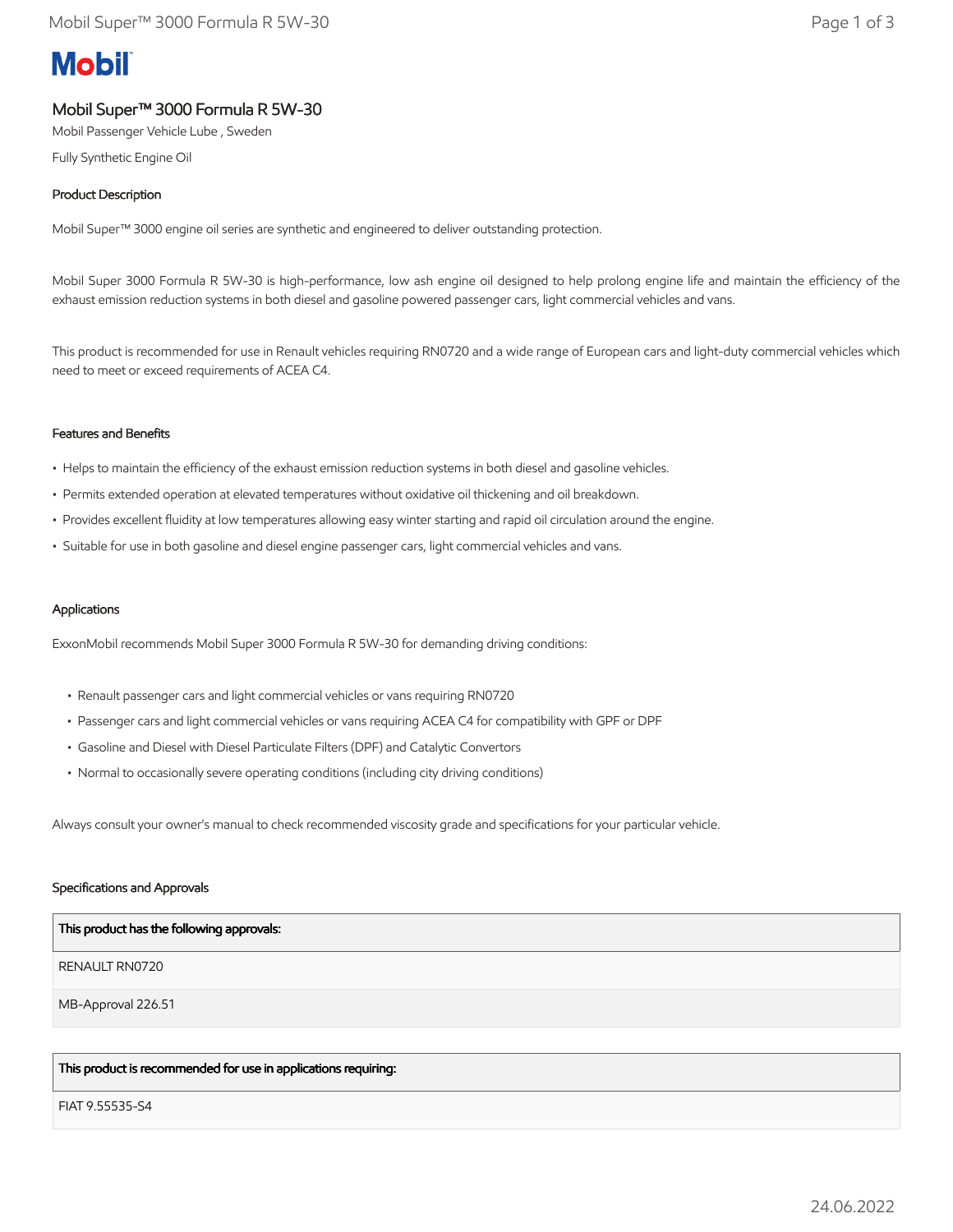### This product meets or exceeds the requirements of:

ACEA C4

#### Properties and Specifications

| Property                                      |           |
|-----------------------------------------------|-----------|
| Grade                                         | SAE 5W-30 |
| Kinematic Viscosity @ 40 C, mm2/s, ASTM D445  | 73.8      |
| Kinematic Viscosity @ 100 C, mm2/s, ASTM D445 | 12.4      |
| Ash, Sulfated, mass%, ASTM D874               | 0.5       |
| Phosphorus, mass%, ASTM D4951                 | 0.05      |
| Flash Point, Cleveland Open Cup, °C, ASTM D92 | 244       |
| Density @ 15 C, g/ml, ASTM D1298              | 0.85      |
| Pour Point, °C, ASTM D97                      | $-36$     |

#### Health and safety

Health and Safety recommendations for this product can be found on the Material Safety Data Sheet (MSDS) @ [http://www.msds.exxonmobil.com/psims](http://www.msds.exxonmobil.com/psims/psims.aspx) /psims.aspx

All trademarks used herein are trademarks or registered trademarks of Exxon Mobil Corporation or one of its subsidiaries unless indicated otherwise.

04-2022 ExxonMobil Sverige AB Box 1035 (Fabriksgatan 7) SE 405 22 Göteborg

# +46 31 638200 [http://www.exxonmobil.com](http://www.exxonmobil.com/)

Typical Properties are typical of those obtained with normal production tolerance and do not constitute a specification. Variations that do not affect product performance are to be expected during normal manufacture and at different blending locations. The information contained herein is subject to change without notice. All products may not be available locally. For more information, contact your local ExxonMobil contact or visit [www.exxonmobil.com](http://www.exxonmobil.com/)

ExxonMobil is comprised of numerous affiliates and subsidiaries, many with names that include Esso, Mobil, or ExxonMobil. Nothing in this document is intended to override or supersede the corporate separateness of local entities. Responsibility for local action and accountability remains with the local ExxonMobil-affiliate entities.

Energy lives here™